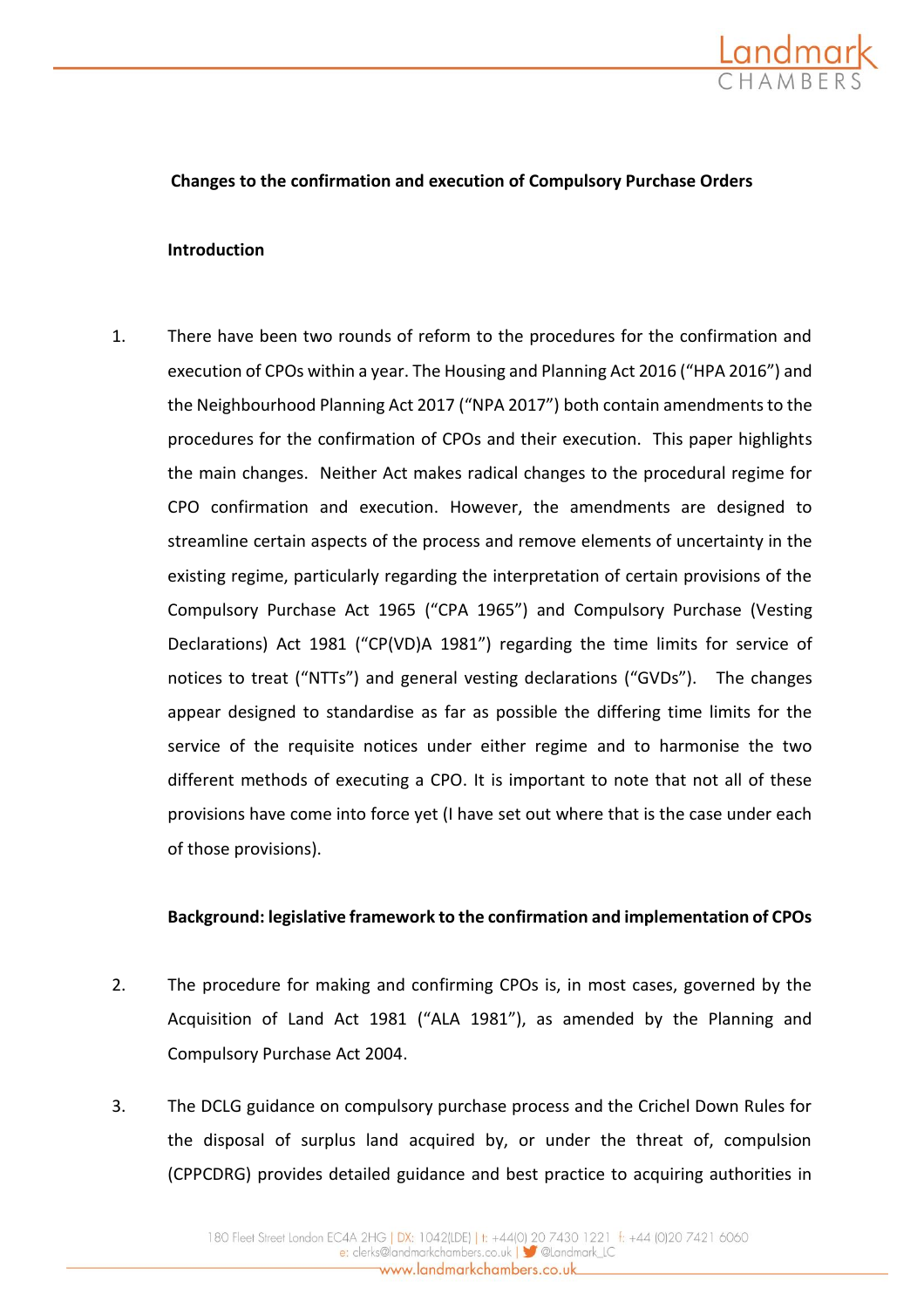

England making CPOs to which the ALA 1981 applies**.** However that guidance dates from October 2015 and has not yet been updated to reflect the legislative changes in HPA 2016 and HPA 2017.

- 4. The CPA 1965 regulates the implementation of a CPO by notice to treat and notice of entry. The CP(VD)A 1981" regulates the implementation of a CPO by a GVD.
- 5. The choice of procedure will depend on the objectives of the acquiring authority. The CPA 1965 procedure is normally used if an acquiring authority is developing the CPO land itself and needs to commence works on site immediately following confirmation of the CPO. By serving notice to treat, the authority can secure a right to possession in the short term and leave the assessment of compensation and the acquisition of title to the CPO land to a later date.
- 6. The procedure under the CP(VD)A 1981 is useful if the acquiring authority intends to sell the CPO land for development by a third party under a development agreement and therefore needs to acquire title to the land rather than simply to obtain possession (in practice, this is more common). A GVD enables the acquiring authority to assemble clean title to a site quickly. A GVD may also be preferred where details of all interests in the land are unclear. The GVD can operate to vest all interests in the land in the acquiring authority, thereby "cleaning" the acquiring authority's title to the land.
- 7. The main disadvantage of the GVD process, to an acquiring authority, is that compensation is assessed at (and interest accrues from) the vesting date, notwithstanding that entry may not actually be required until later.
- 8. It is not necessary for an acquiring authority to acquire all of the land within the CPO at the same time, or by the same method, however it cannot use both methods in respect of the same interest.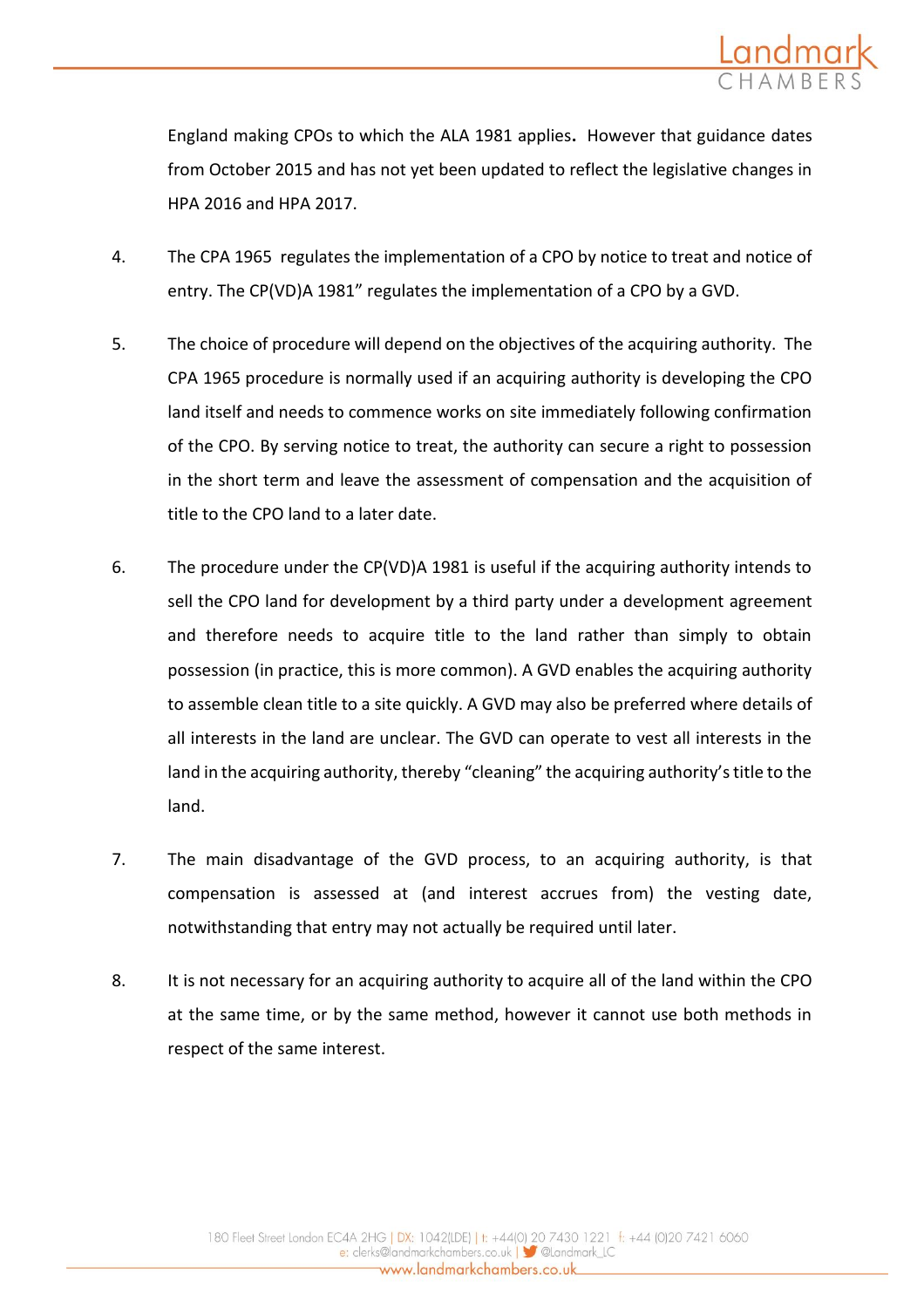

## **Summary of changes introduced by the HPA 2016 and NPA 2017 at a glance**

- 9. The main changes introduced by HPA 2016 to the procedural regime governing CPO confirmation and execution are as follows:
	- a. **Timetables for confirmation of CPOs**. The Secretary of State is now required to publish timetables setting out the steps to be taken by confirming authorities in confirming a compulsory purchase order.
	- b. **Confirmation by inspector**. Inspectors can now be appointed to make the confirmation decision on behalf of the confirming authority.
	- c. **Power of the court to quash decision to confirm.** The Act clarifies that the court has power to quash the decision to confirm the CPO either generally or in so far as it affects any property of the applicant. So the Court has a discretion not to quash the making of the CPO in the first place (and so the acquiring authority does not have to be forced back to square one).
	- d. **Extensions of time limit for service of notice to treat or execution of a GVD during High Court challenges.** The time limits for service of a notice to treat or execution of a GVD are now automatically extended if a challenge is brought under section 23 Acquisition of Land Act in respect of a compulsory purchase order).
	- e. **Time limits for notice to treat and execution of general vesting declaration**. Time limits for exercising compulsory purchase powers have been clarified. A notice to treat may not be served (and a general vesting declaration may not be executed) after the end of three years beginning on the day the CPO becomes operative.
	- f. **Procedure for general vesting declarations**. A preliminary notice of intention is no longer required before a GVD is executed.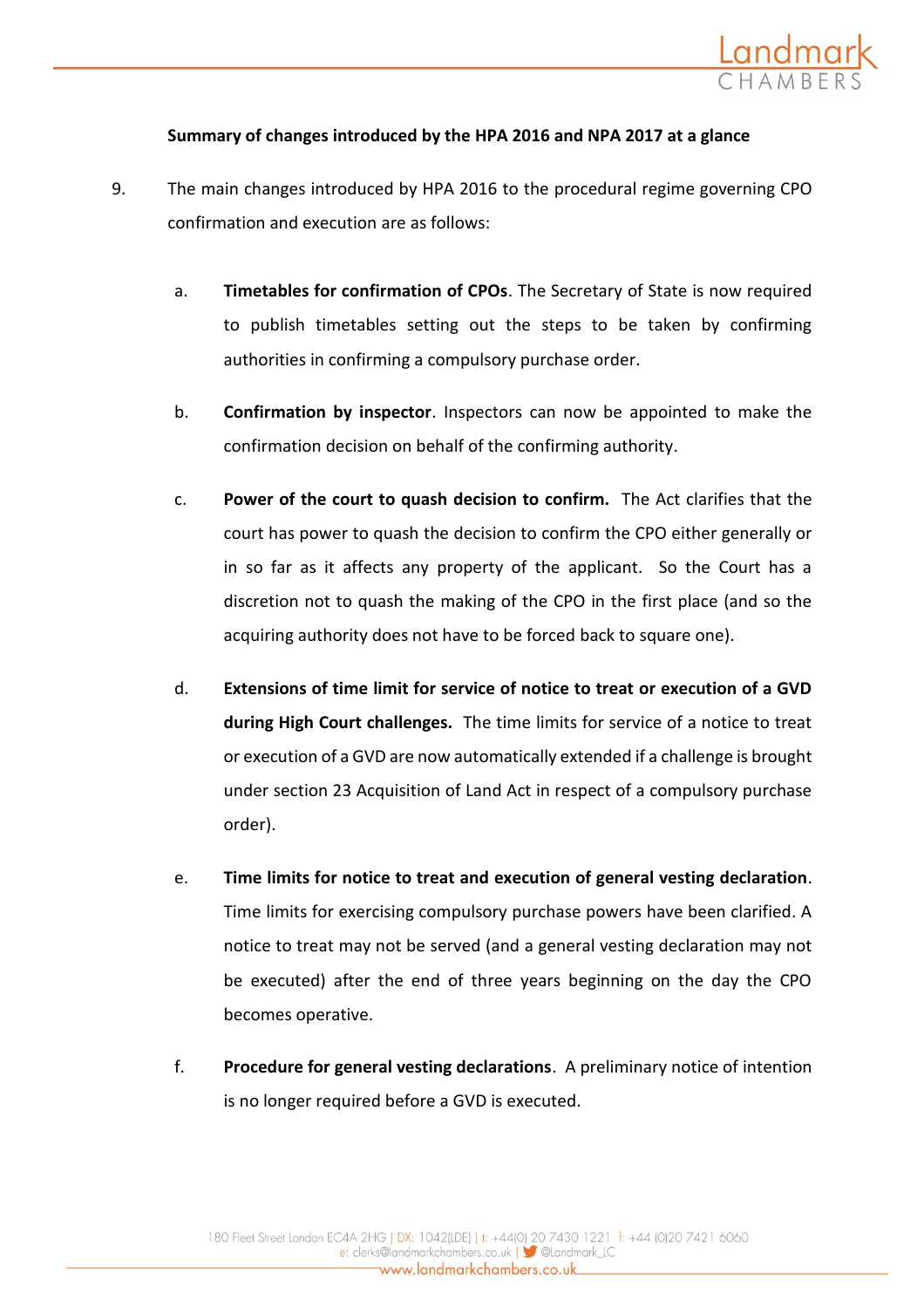

- g. **Notice requirements for general vesting declarations.** The minimum period after which land may vest in an acquiring authority after the service of the notices required under the Compulsory Purchase (Vesting Declarations) Act 1981 has been extended: the notice period for taking possession is now extended to a minimum of 3 months rather than the current minimum of 28 days.
- h. **The procedure for notices of entry following service of NTTs**. The timescale has been extended (there is now a requirement for 3 months' minimum notice rather than the previous 14 day). A new provision for counter-notices requiring possession to be taken on a certain date has also been introduced.
- i. **Procedure for objecting to division of land.** The procedure to object to division of land following either a GVD or notice of treat has been amended
- 10. The main procedural change introduced by the NPA 2017 is under section 34. This introduces a requirement for an acquiring authority to issue confirmation notices within 6 weeks of the decision to confirm the CPO. If it fails to do so, the confirming authority can take those steps itself and recover the reasonable costs of doing so from the acquiring authority.

## **A. Timetables for confirmation of CPOs**

11. Section 180 HPA 2017 inserted section 14B and 14C into the Acquisition of Land Act 1981. Section 14B requires the Secretary of State to publish one or more timetables setting out the steps to be taken by confirming authorities in confirming a compulsory purchase order. Section 14C provides that the Welsh Ministers may also publish one or more timetables in relation to steps to be taken by them in confirming a compulsory purchase order.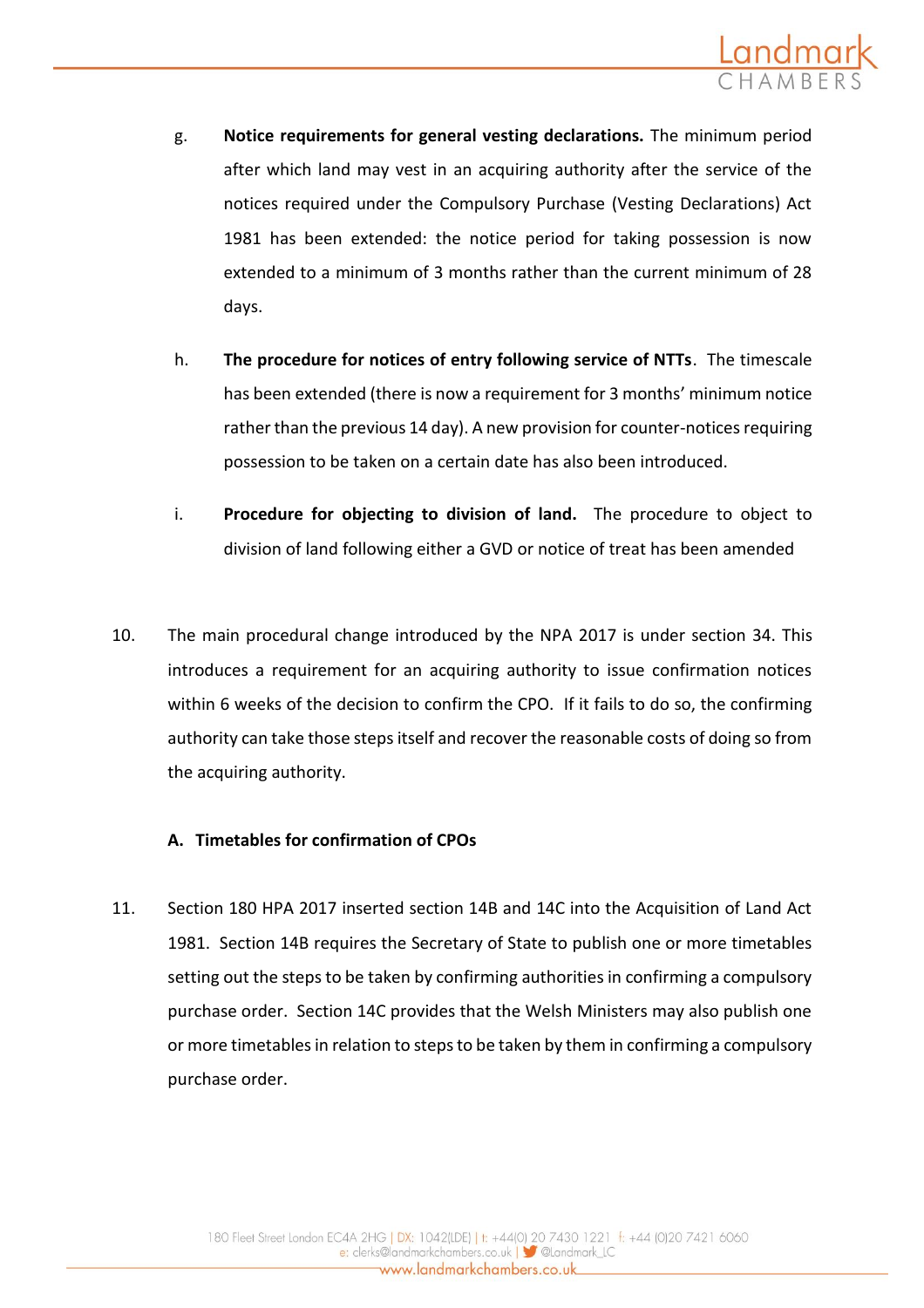

- 12. The section requires the Secretary of State or the Welsh Ministers to publish an annual report to Parliament or the Welsh Assembly setting out the extent to which confirming authorities have complied with any applicable timetable.
- 13. This section is not yet in force and so there are current no examples of any timetables published by the Secretary of State.
- 14. It is questionable how much impact this provision will have on the timescales for the confirmation of CPOs. This is not least because a failure to adhere to any such timetable does not have any consequences. Subsection 4 states that: "*the validity of an order is not affected by any failure to comply with a timetable published under this section*".

## **B. Confirmation of CPOs by an Inspector**

15. Section 181 inserts a new section 14D into the Acquisition of Land Act 1981. The new section confers a power on a confirming authority to appoint an Inspector to act instead of it in relation to the confirmation of a compulsory order to which section 13A Acquisition of Land Act 1981 applies. The section also enables a confirming authority to revoke its appointment of an Inspector at any time until a decision is made. Section 14D states:

## *14D Power to appoint inspector*

- *(1) A confirming authority may appoint a person ("an inspector") to act instead of it in relation to the confirmation of a compulsory purchase order to which section 13A applies.*
- *(2) An inspector may be appointed to act in relation to— (a) a specific compulsory purchase order, or (b) a description of compulsory purchase orders.*
- *(2) An inspector- (a) has the same functions as a confirming authority under this Part (excluding this section),*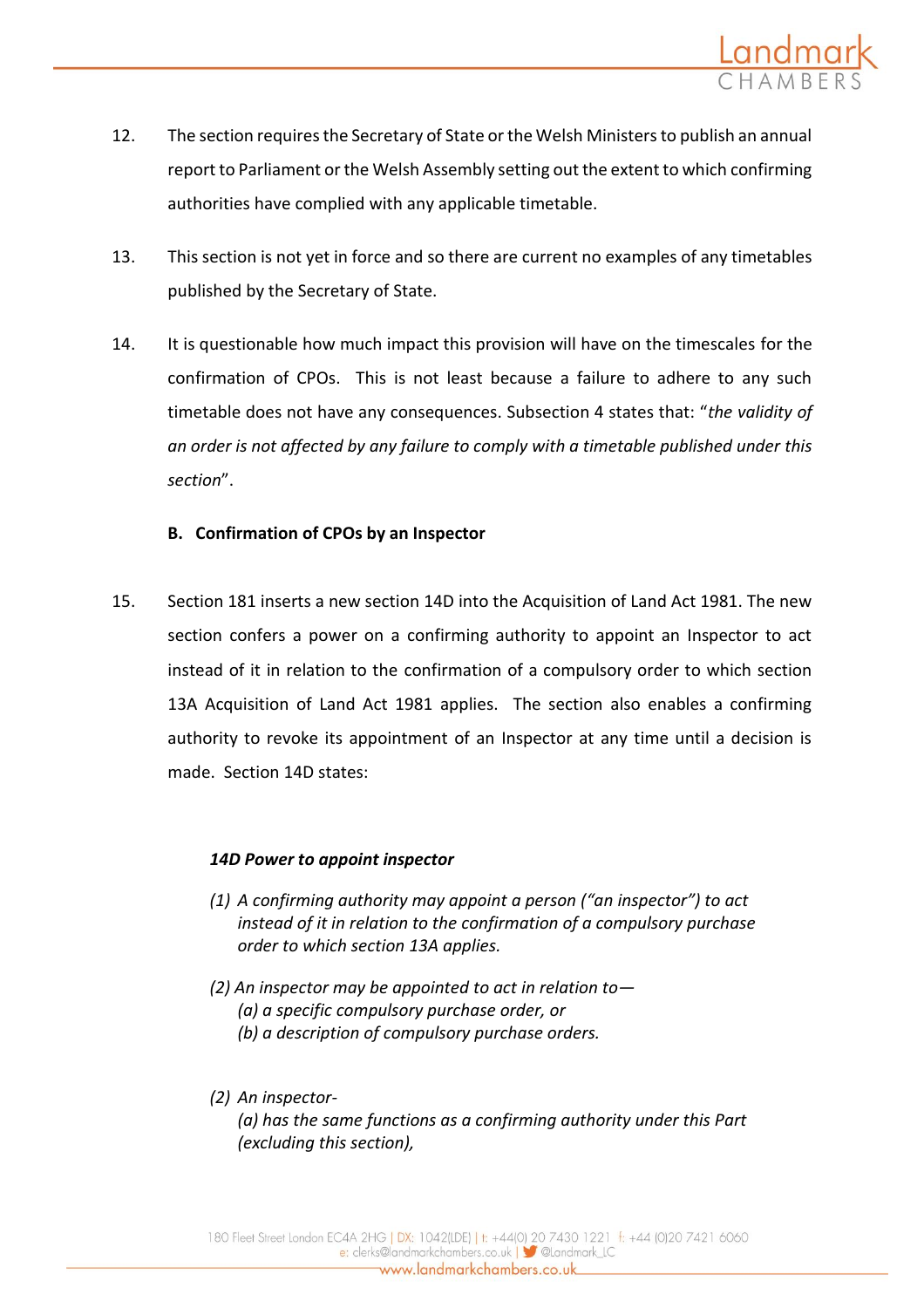

*(b) retains those functions even if all remaining objections are withdrawn after the inspector has begun to act in relation to a compulsory purchase order, and (c) may hold a public local inquiry under section 13A(3)(a) or act as the person appointed to hear remaining objections under section 13A(3)(b).*

*(4) Where an inspector is to act in relation to a compulsory purchase order, the confirming authority must inform—*

- *(a) every person who has made a remaining objection, and*
- *(b) the acquiring authority.*

*(5) Where an inspector decides whether or not to confirm the whole or part of a compulsory purchase order, the inspector's decision is to be treated as that of the confirming authority.*

- *(6) The confirming authority may at any time—*
	- *(a) revoke its appointment of an inspector, and*
	- *(b) appoint another inspector.*

*(7) If the confirming authority revokes its appointment of an inspector while the inspector is acting in relation to a compulsory purchase order and does not replace the inspector, the authority must give its reasons—*

*(a) to the inspector whose appointment has been revoked, and (b) to all those informed under subsection (4).*

*(8) Where in any enactment there is a provision that applies in relation to a confirming authority acting under this Part, that provision is to be read as applying equally in relation to an inspector so far as the context permits.*

*(9) In this section "remaining objection"is to be construed in accordance with section 13A."*

- 16. This provision therefore seems intended to expedite the process for relatively uncontroversial CPOs: rather than an Inspector submitting a report and a recommendation to the relevant Minister, the Inspector can take that decision directly. This section is not yet in force.
	- **C. Power to quash decision to confirm compulsory purchase order.**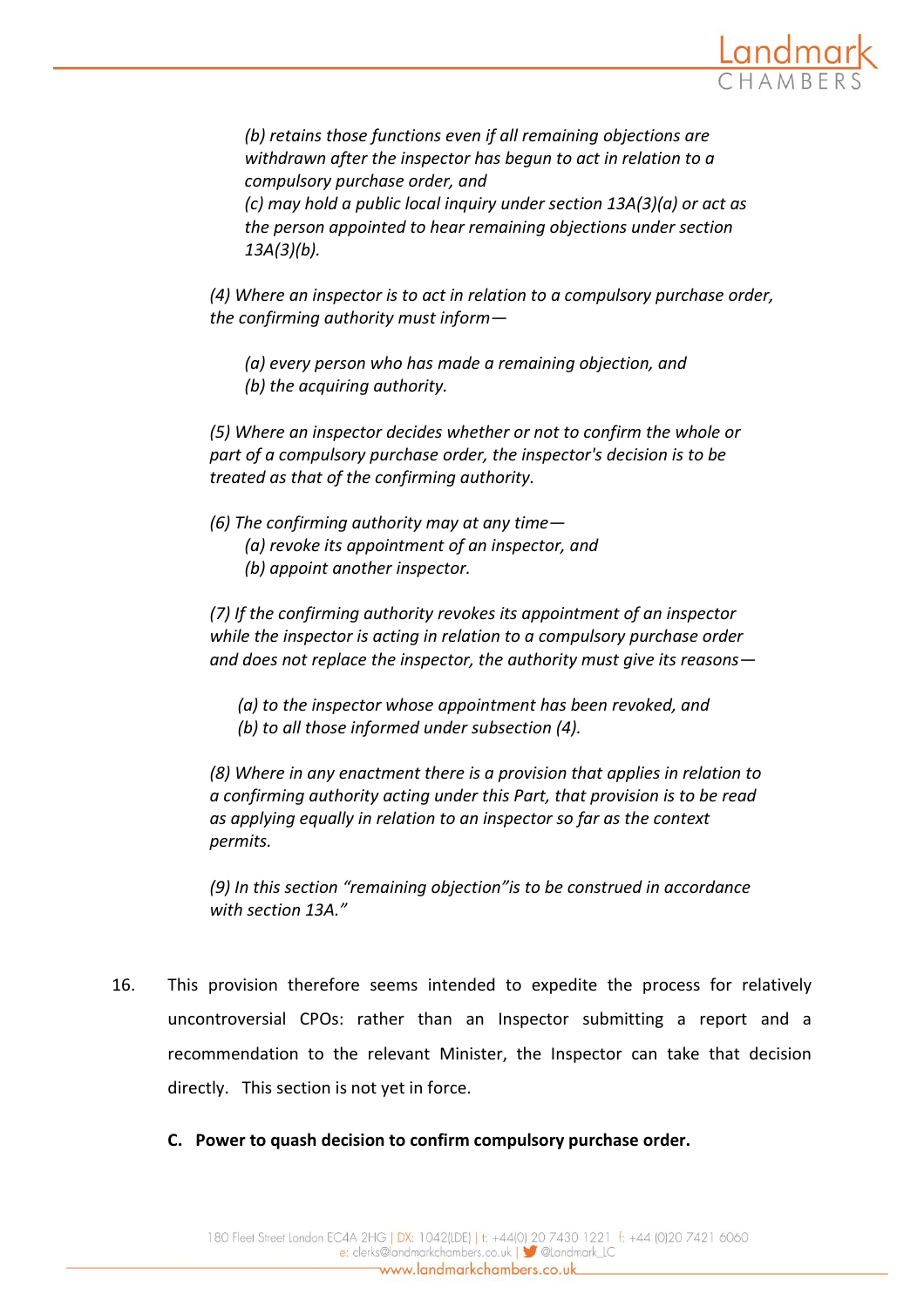

17. Section 201 inserts a new subsection (3) into section 24 of the Acquisition of Land Act 1981. It states:

> *(3) If the court has power under subsection (2) to quash a compulsory purchase order it may instead quash the decision to confirm the order either generally or in so far as it affects any property of the applicant.*

18. Section 202 inserts provisions which provide for an automatic extension of time to serve NTT or to execute a GVD during any High Court challenge.

# **D. New 6 week time limit to serve a confirmation notice**

19. Section 34 NPA 2017 inserts a new subsection 3A into section 15 ALA 1981. New subsection 3A states the following:

> *"(3A) The acquiring authority must comply with subsections (1) and (3) before the end of—*

- *(a) the period of 6 weeks beginning with the day on which the order is confirmed, or*
- *(b) such longer period beginning with that day as may be agreed in writing between the acquiring authority and the confirming authority.*

*(3B) If the acquiring authority fails to comply with subsections (1) and (3) in accordance with subsection (3A), the confirming authority may—*

*(a) take any steps that the acquiring authority was required but has failed to take to comply with those subsections, and*

- *(b) recover the reasonable costs of doing so from the acquiring authority."*
- 20. The effect of this section is that the acquiring authority loses the power to issue a confirmation notice if it does not do so after 6 weeks. The confirming authority (i.e in most cases the Secretary of State) however has a power to step in and take the steps that the acquiring authority should have carried out. This seems to leave it open to the Secretary of State to remedy any failures or oversight by the acquiring in issuing the confirmation notice. This amendment to section 15 ALA 1981 has yet to come into force.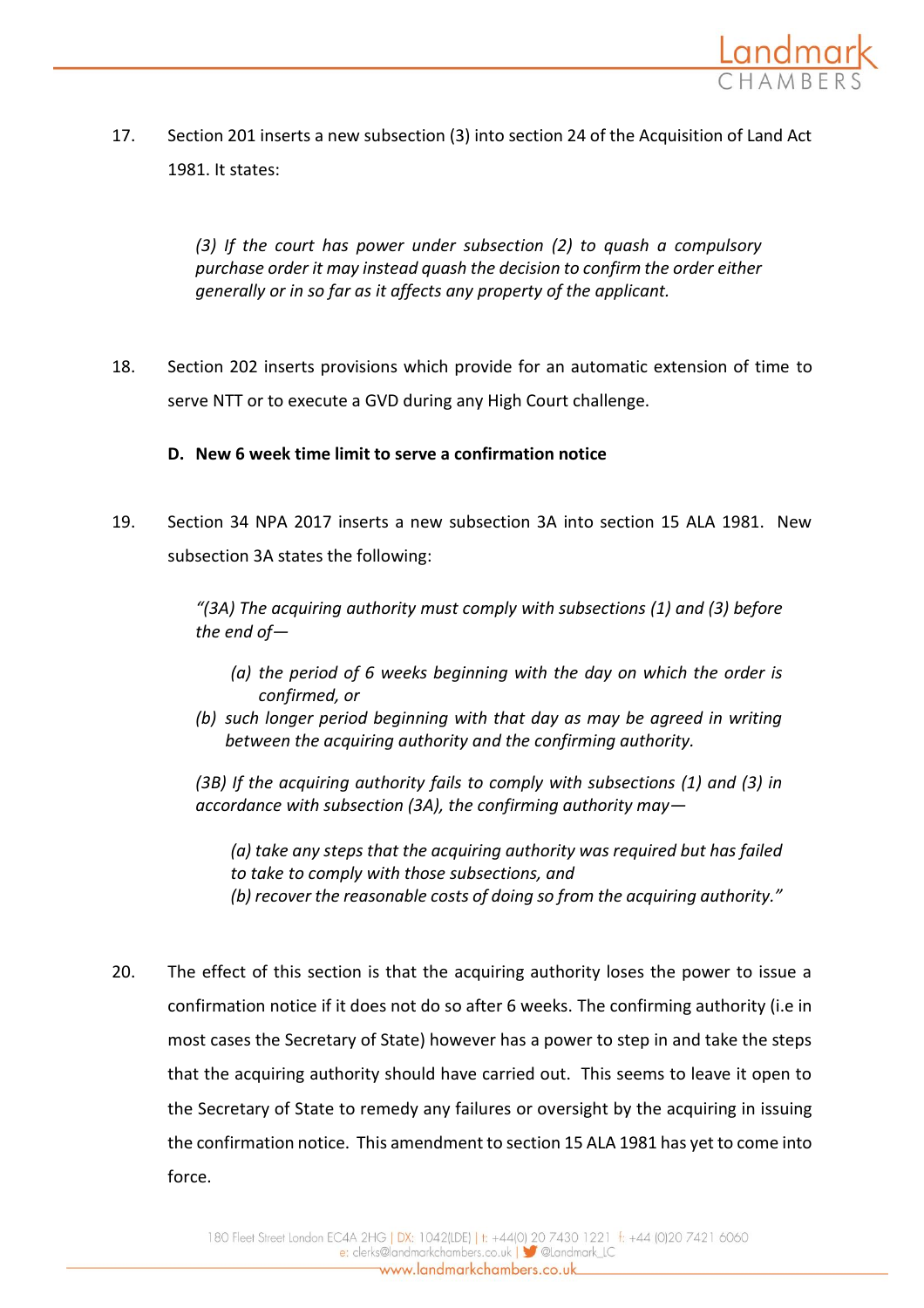

# **E. Clarification of time limits for NTTs and GVDs**

21. Section 182(1) and (2) substitutes section 4 CPA 1965 and inserts a new section 5A into CP(VD)A 1981. The new section 4 CPA 1965 states:

> *A notice to treat may not be served by the acquiring authority after the end of the period of 3 years beginning with the day on which the compulsory purchase order becomes operative.*

22. Section 5A states:

*A general vesting declaration may not be executed after the end of the period of 3 years beginning with the day on which the compulsory purchase order becomes operative.*

23. The previous version of section 4 CPA 1965 had stated as follows:

*The powers of the acquiring authority for the compulsory purchase of the land shall not be exercised after the expiration of three years from the date on which the compulsory purchase order becomes operative.*

- 24. Clarifying that a GVD or NTT must be executed within 3 years of the compulsory order becoming operative ends the uncertainty on this issue created by the inconsistent decisions of *Westminster City Council v Quereshchi* (1990) 60 PCR 380 and *Cooperative Insurance Society Limited v Hastings BC* (1993) 91 LGR 608.
- 25. In *Co-operative Insurance Society*, it was held that for the purposes of the three year time limit that the exercise of compulsory purchase powers could only be made by service of a notice to treat or by executing a vesting declaration. In *Quereschi* it had been held that the exercise of powers could be made by service a section 3 notice under CP(VD)A 1981 (thus potentially extending the time to serve an NTT or GVD by a further 3 years). This ends any uncertainty on this issue, and to that extent is a welcome clarification.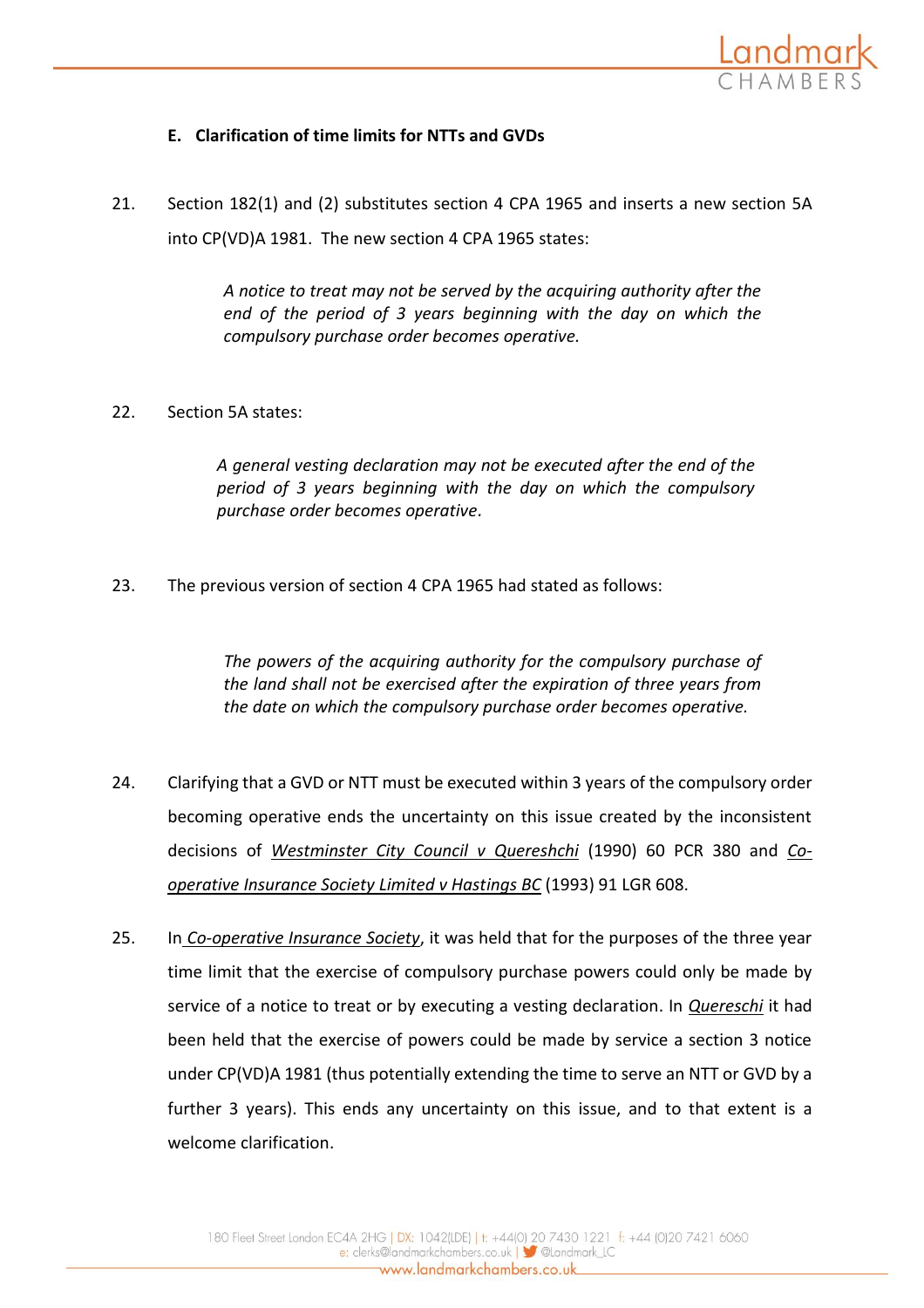

## **F. Vesting declarations: change to the notice requirements**

- 26. Section 183 introduces Schedule 15 which changes the notice requirements for GVDs.
- 27. Schedule 15 repeals section 3 and section 5(1) of the CP(VD)A 1981. Under those provisions, a preliminary notice of intention was required to be served before a GVD could be executed. Now, a prescribed statement about the effects of Parts 2 and 3 CP(VD)A 1981 must be included in the confirmation notice itself under section 15 ALA 1981.
- 28. This therefore removes the cumbersome process of having to serve three separate documents, i.e a confirmation notice, a preliminary notice of intention, and the notice of the executed GVD itself.

## **G. Earliest vesting date under a GVD**

29. Section 184 amends section 4 CP(VD)A 1981 so as to extend the minimum period after which land may vest in an acquiring authority after the service of notices required by section 6 of that Act (i.e the service of a notice after the execution of a GVD). This extends the notice period for taking possession under the general vesting declaration procedure to a minimum of 3 months, from the current minimum of 28 days.

## **H. Possession following notice to treat**

- 30. Section 186(2) amends section 11 of the CPA 1965 and extends the notice period for taking possession following a notice to treat. A notice of entry must now give 3 months notice (rather than the current minimum of 14 days' notice).
- 31. Subsection (3) inserts a new section 11A into the 1965 Act. Section 11A applies where after having served notice of entry, but before entering on taking possession of the land, the acquiring authority becomes aware of an owner, lessee or occupier to whom they ought to have given a notice to treat under section 5 of the 1965 Act. Any notices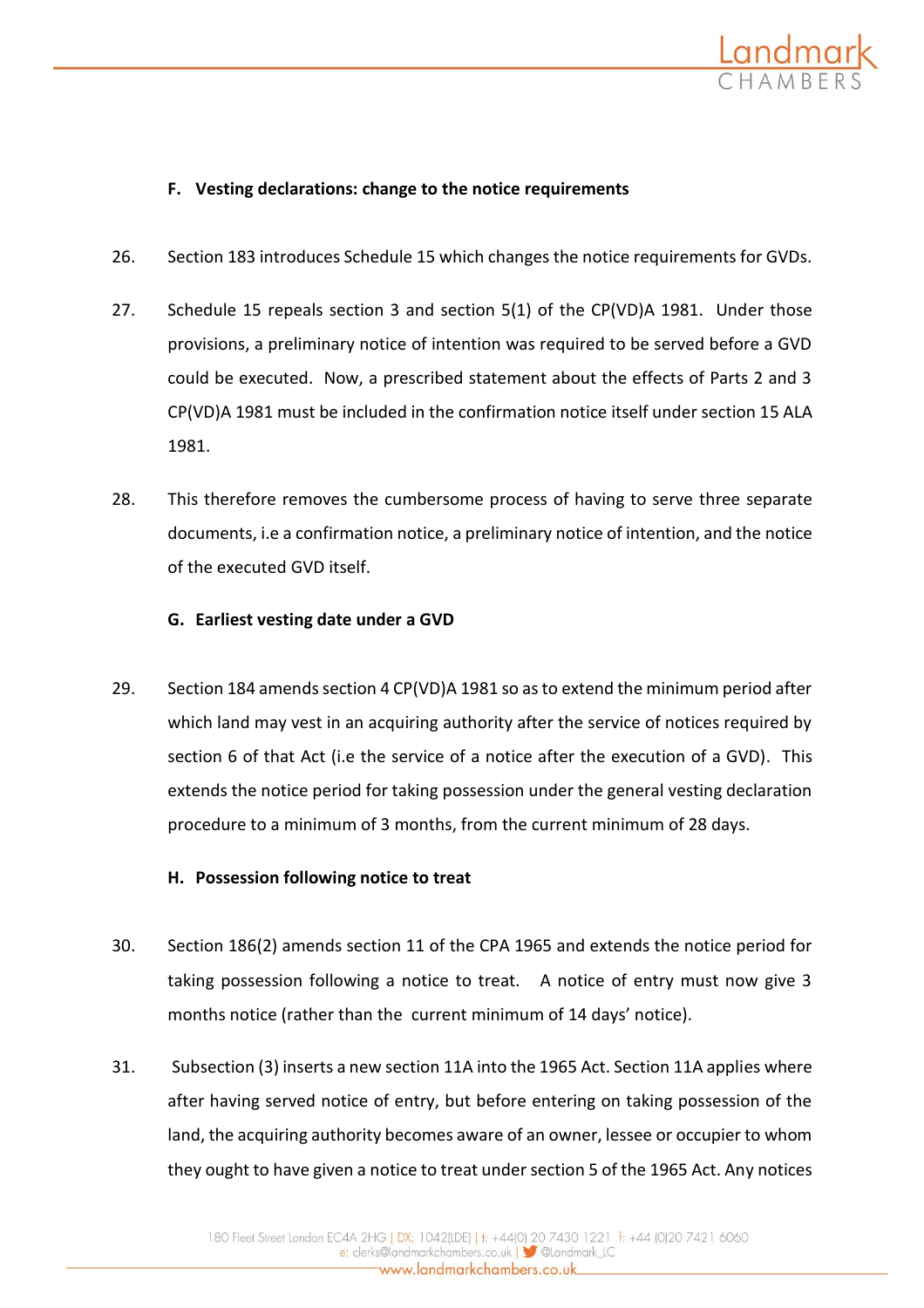

of entry already served remain valid, but the authority may not enter and take possession unless they serve a notice to treat and notice of entry on the recently discovered person. New section 11A(3) and (4) provide that where the newly identified person is not an occupier, or the authority had been unaware of the person because they received misleading information in response to their inquiries, a shorter minimum notice period will apply. That period will be a minimum of 14 days, or until the end of the period specified in the last notice of entry, whichever is the longer.

### **I. Counter-notices requiring possession to be taken on specified date**

- 32. Section 187 makes provision for the service of counter-notices requiring possession to be taken on a specified date. This seems to directing at removing the uncertainty and prejudice to an occupier in circumstances where an acquiring authority does not enter and take possession on the date specified in a notice of entry served under section 11(1) of the Compulsory Purchase Act 1965 (for example, a continuing liability to pay rent or insure the land and property that is the subject of the compulsory purchase order).
- 33. Section 187 inserts a new section 11B into the Compulsory Purchase Act 1965. New section 11B enables an occupier with an interest in the land to serve a counter-notice requiring the acquiring authority to take possession of the land on a specified date. The date specified in the counter-notice must not be less than 28 days after the date on which the counter notice is served and must not be before the end of the period specified in the notice of entry under section 11(1) or any extended period that the person has agreed with the acquiring authority.
- 34. Subsections (4) and (5) of new section 11B set out circumstances where a counternotice requiring possession to be taken has no effect: either because the notice to treat has been withdrawn or ceases to have effect; or where the acquiring authority is prohibited from taking possession by other provisions of the 1965 Act. In the latter case, the occupier may serve a further counter-notice once the prohibition ceases.
	- **J. Procedure for objecting to division of land**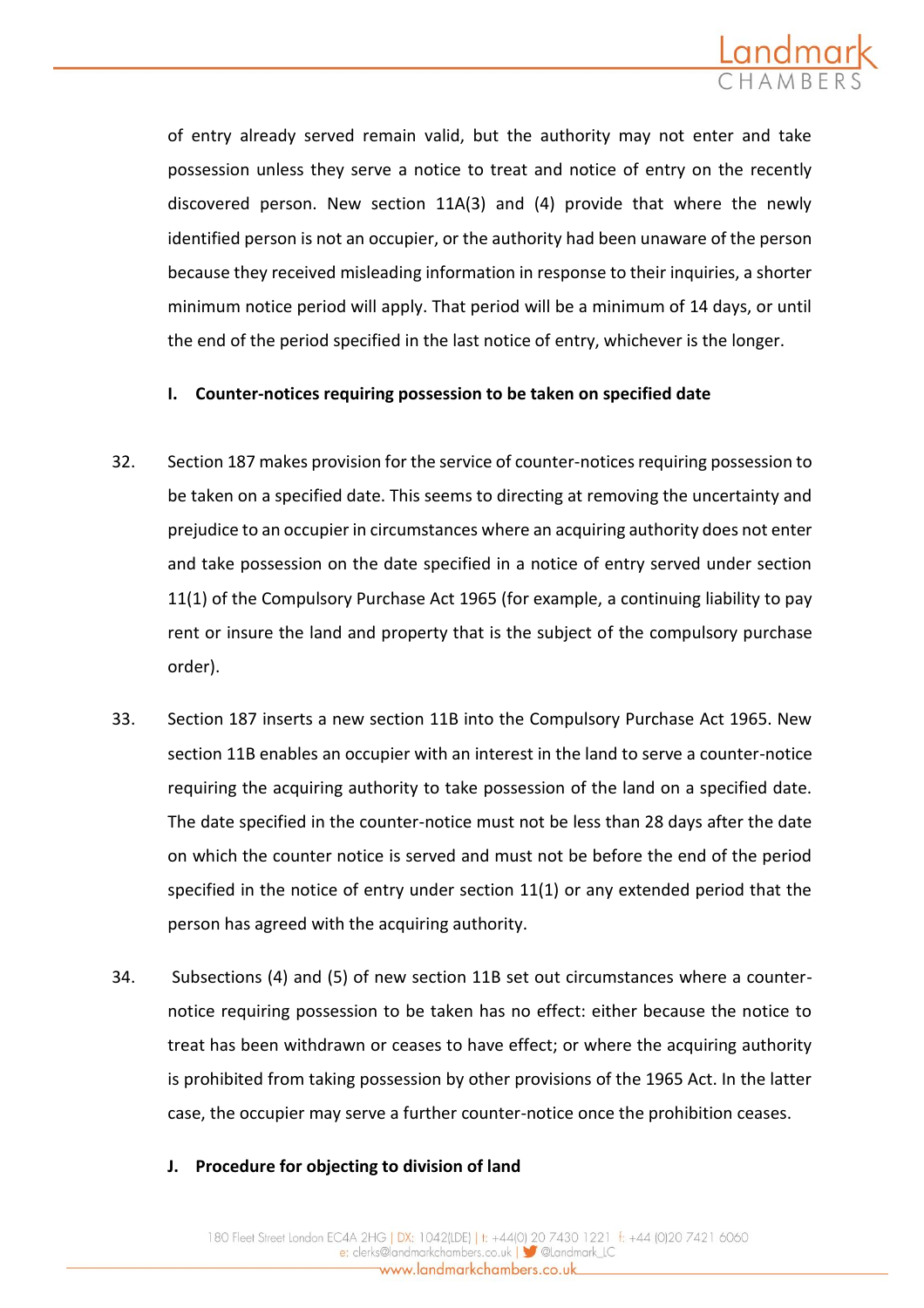

- 35. Part 1 of Schedule 17 inserts a new Schedule 2A into the Compulsory Purchase Act 1965, which sets out the process for serving counter-notices requiring the purchase of land not in the notice to treat.
- 36. Part 1 of Schedule 2A sets out detailed provisions in relation to when a counter-notice can be served, the effect of the counter-notice on the notice of entry, the options available to the acquiring authority to respond to the counter-notice and the effects of accepting a counter- notice or referring it to the Upper Tribunal. Part 1 applies in circumstances where the acquiring authority has served a notice to treat but not taken possession of the land before any counter-notice is served.
- 37. Under Part 1, if an owner serves a counter-notice, any notice of entry served on him in respect of the land proposed to be acquired ceases to have effect (paragraph 6 of new Schedule 2A).
- 38. Where the acquiring authority accepts a counter-notice or decides to refer it to the Upper Tribunal, it may serve a new notice of entry on the owner. If the authority hasalready served a notice of entry in respect of the land proposed to be acquired, the normal minimum three month notice period does not apply to the new notice of entry in respect of that land (see section 11(1B) of the Compulsory Purchase Act 1965 inserted by section 186(2)(b)). The period specified in any new notice of entry must be a period that ends no earlier than the end of the period in the last notice of entry (paragraph 13 of new Schedule 2A).This enables the acquiring authority to enter the land proposed to be acquired without delay. The normal three month minimum notice period will, however, apply in respect of "the additional land" (where the counternotice is accepted).
- 39. The procedure in Part 2 of Schedule 2A applies (instead of Part 1) if the acquiring authority has taken possession of part of the claimant's land unlawfully (for instance, because they have not served a notice to treat).
- 40. Part 3 of Schedule 2A deals with the determination of counter-notices referred to the Upper Tribunal by the acquiring authority, the factors that must be taken into account